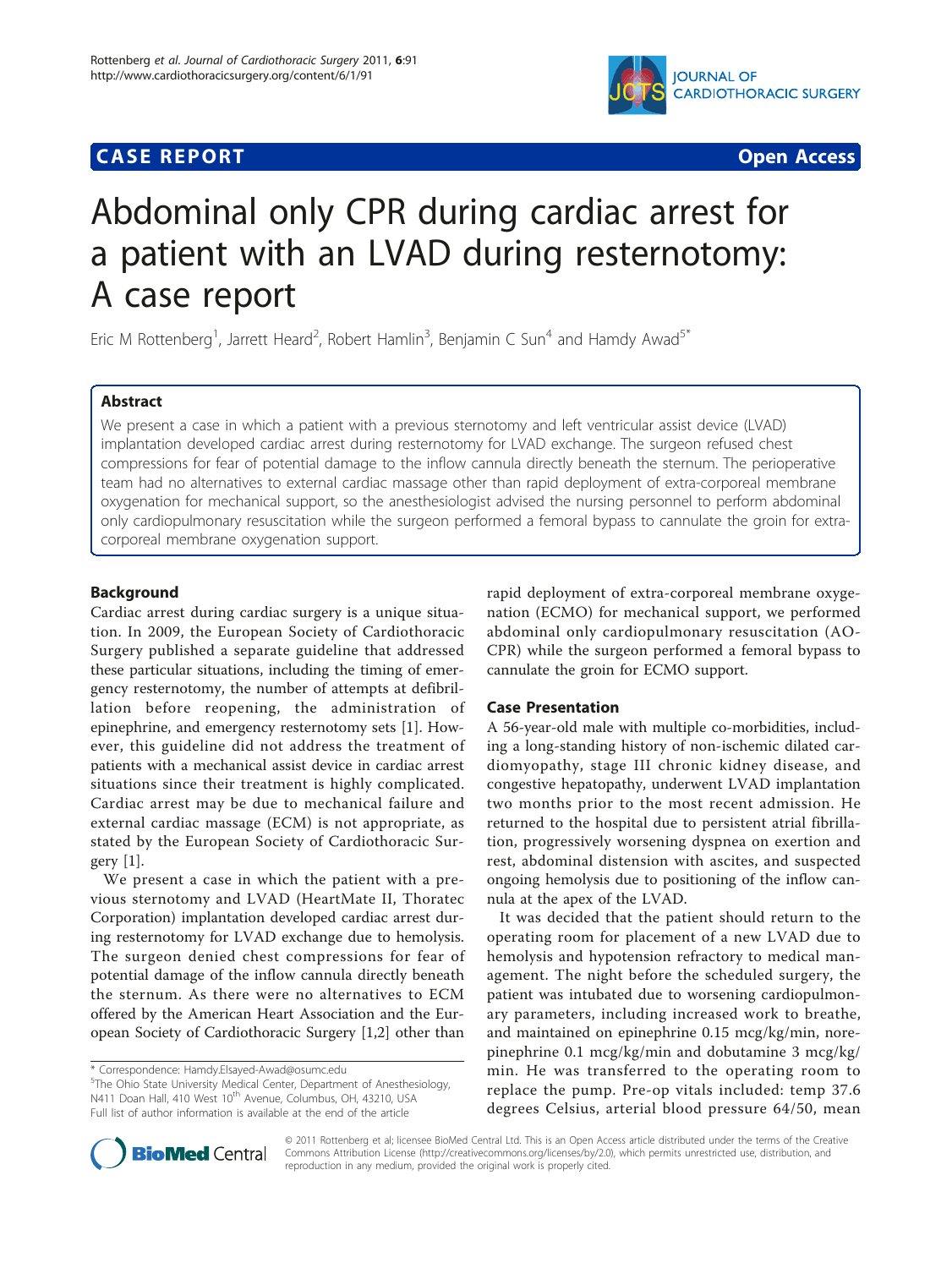arterial pressure 55, heart rate 118 and respiratory rate of 16. Prior to induction of anesthesia, labs included: white blood cells 15.2, hemoglobin 10, hematocrit 29.4, platelets 96, Na+ 130, K+ 3.1, Cl- 95, CO<sub>2</sub> 25, blood urea nitrogen 24, creatine 2.08, glucose 84, and international normalized ratio 3.5. Preoperative arterial blood gases were pH 7.48, pCO<sub>2</sub> 35.9, pO<sub>2</sub> 184.2, and HCO<sub>3</sub> 26.1. In the operating room, hemodynamic parameters were continuously monitored via radial arterial line and Swan-Ganz catheter. Induction was uneventful with etomidate 10 mg and cisatracurium 10 mg. The transesophageal echocardiography (TEE) probe was placed uneventfully. The surgeons entered the mediastinum using the previous sternal incision. Once they began dissecting out the mediastinum, the patient became severely hypotensive and asystolic, and the TEE did not detect any movement on both the left and right side of the heart.

The anesthesiologist alerted the surgeon that Advanced Cardiac Life Support (ACLS) protocol was needed and the surgeon communicated that chest compressions were contraindicated due to the position of the inflow cannula directly beneath the sternum. The anesthesiologist recommended AO-CPR with manual mid-abdominal compressions 1 to 2 inches left of midline (left paramedian) at a rate of 80 beats/min with maximal force while the surgeon cannulated the groin to provide long-term mechanical support in the form of ECMO. As instructed, two members of the team performed AO-CPR (Figure 1). During ACLS, the patient continued to be mechanically ventilated and epinephrine, vasopressin, and sodium bicarbonate were given per ACLS protocol, and the hemodynamic parameters as a result of AO-CPR continued to be monitored (Figure 2). The duration of the CPR was 15 minutes, during which time the surgeon was able to cannulate the femoral artery and vein and institute ECMO support. The chest was closed and the patient was transferred to the intensive care unit. The patient spent 24 hours in the intensive care unit on ECMO support and mechanical assist device. A decision was made to withdraw care after 24 hours and the patient expired.

Our case represents a difficult situation where the perioperative team faced a new challenge in the operating room: what are the alternatives to ECM when chest compressions are contraindicated due to position of the inflow cannula directly beneath the sternum? Neither the new guidelines published in the European Journal of Cardiothoracic Surgery in 2009 nor the American Heart Association in 2010 provided alternatives to ECM for patients with a mechanical assist device.

It became evident that there was a need for an alternative to ECM, such as AO-CPR, to protect the recent sternotomy until re-opening of the chest to provide internal cardiac massage. The Interactive Cardiovascular Thoracic Surgery e-community conducted a discussion to address whether AO-CPR could be used instead of ECM to either protect the recent sternotomy or while chest compressions are not possible during resternotomy [[3](#page-3-0)]. After reviewing this evidence, Dunning et al. [[1\]](#page-3-0) concluded that AO-CPR theoretically has the potential to provide adequate systemic perfusion while an emergency resternotomy is being performed, but further



Figure 1 Abdominal only cardiopulmonary resuscitation during cardiac arrest in patient with HeartMate. Abdominal only cardiopulmonary resuscitation using a left paramedian technique 1 to 2 inches left of the midline while the surgeon performs cannulation of the femoral artery and vein for placement of extracorporeal membrane oxygenation for long-term mechanical support.



shown in Figure 1. Coronary perfusion pressure: Mean arterial pressure (MAP) - central venous pressure (CVP) = 15 mmHg.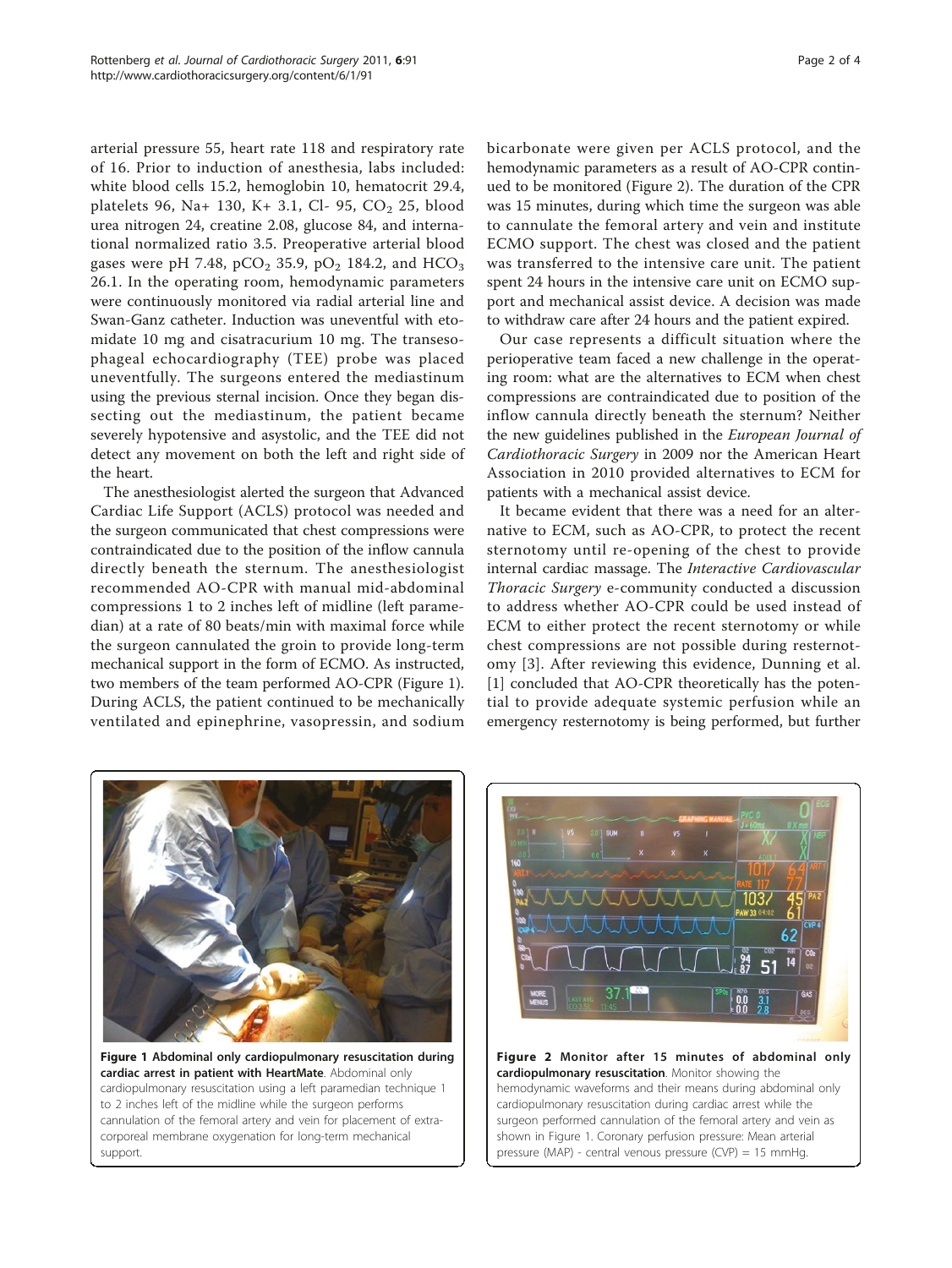evidence is needed before it can be recommended for routine use.

In general, coronary perfusion pressure during cardiac arrest is the difference between pressure in the aorta (from which the coronary arteries arise) and the right atrium (into which the coronary arteries exit). Using a mathematical model to describe the biophysics of cardiopulmonary resuscitation with periodic z-axis acceleration or abdominal compression at aortic resonant frequencies, Babbs [[4\]](#page-3-0) proposed that differences in wave mechanics, resulting from simultaneous compression of the abdominal aorta and the inferior vena cava, produced differences in pressure between the aorta and right atrium. During CPR, the minimal coronary perfusion pressure considered necessary for successful resuscitation with return of spontaneous circulation (ROSC) is 15 mmHg [[5\]](#page-3-0). The values for mean aortic and central venous pressure for our patient were 77 and 62 mmHg, respectively, which provided a mean coronary perfusion pressure of 15 mmHg (77 to 62 mmHg). In a study of 100 patients, however, conventional CPR provided a mean CPP of only 12.5 mmHg [[5](#page-3-0)]; thus, we propose that the abdominal only CPR in our patient could have served as an effective bridge between the arrest and initiation of ECMO.

In our case, AO-CPR was unplanned, but the surgeon refused chest compressions due to contraindications in this patient. Due to lack of alternatives for resuscitation other than ECMO in this patient, the anesthesiologist suggested that AO-CPR be performed as a temporary resuscitative effort until the surgeon could successfully cannulate the femoral artery and vein to provide longterm mechanical support. Two rescuers performed AO-CPR with generation of coronary perfusion pressure (CPP) of 15 mmHg for 15 minutes, the duration of resuscitation. Both achieved results that appeared to be identical. The evidence seems to suggest that AO-CPR in this particular situation may be comparable to ECM in generating adequate CPP, but at this point it is still too early to determine the true efficacy of AO-CPR compared to ECM with regards to ROSC and neurological outcome.

Other evidence of adequate CPP generated during AO-CPR includes that from Geddes and colleagues [\[6](#page-3-0)] and Pargett et al. [\[7](#page-3-0)] who compared AO-CPR with chest compressions in animal models, and showed that AO-CPR was equivalent or superior to standard chest compressions at providing coronary perfusion. Neither of these studies reported any visceral organ damage or contraindications to AO-CPR, nor did they comment on neurological outcome. At this time, we cannot comment on the efficacy of AO-CPR on neurological outcomes as neurological status could not be assessed in our patient because he was intubated, sedated and paralyzed until care was withdrawn.

This case report generates important concerns. In our patient, even though we generated a CPP of 15 mmHg, which has been shown in some patients to be adequate, we do not know whether it was adequate to allow ROSC or whether the ECMO was responsible for ROSC. Other concerns are: what is the optimal delivery (optimal rate, depth/force, duty cycle and location of hand position) of AO-CPR in achieving successful resuscitation with ROSC, what is the best strategy for ventilation during AO-CPR, and is there potential damage/ injury to abdominal viscera during AO-CPR?

## Conclusions

In conclusion, this case demonstrated an example where, due to contraindications to ECM in a patient with a mechanical assist device, we were able to successfully provide an alternative means of CPR. This alternative technique was done with no delay and without creating wound dehiscence while the surgeon was working, achieving adequate perfusion as measured by CPP, mean arterial pressure and systolic blood pressure, and providing a bridge to ECMO support. As a result, we believe that further animal and human studies need to be performed before the technique can be adopted as a valid method of resuscitation in this unique situation.

### Consent

Obtaining consent was a difficult endeavor since the patient died during his hospitalization at our institution in 2010. We contacted the Institutional Review Board (IRB) and spoke with an exempt analyst, Ms. Sherry Pettey, whose contact information is listed below, who said that we did not need IRB approval for submission of the case report. Per the request of the Journal of Cardiothoracic Surgery, we attempted to contact the patient's next of kin, his wife. Unfortunately, the only number listed has been disconnected and we were unable to find another listing to try and reach her. We also contacted his former place of employment to determine if it had any contact information of family or next of kin, which also could not provide us with any current contacts. As such, we believe that we performed our due diligence in getting informed consent, but due to the time lapse between the events surrounding the case and the current submission of the case report as well as the physical passing of the patient, we were unsuccessful in obtaining informed consent.

Sherry Pettey 1960 Kenny Rd 300 Research Foundation Building Columbus, OH 43210 Pettey.6@osu.edu 614-688-0389